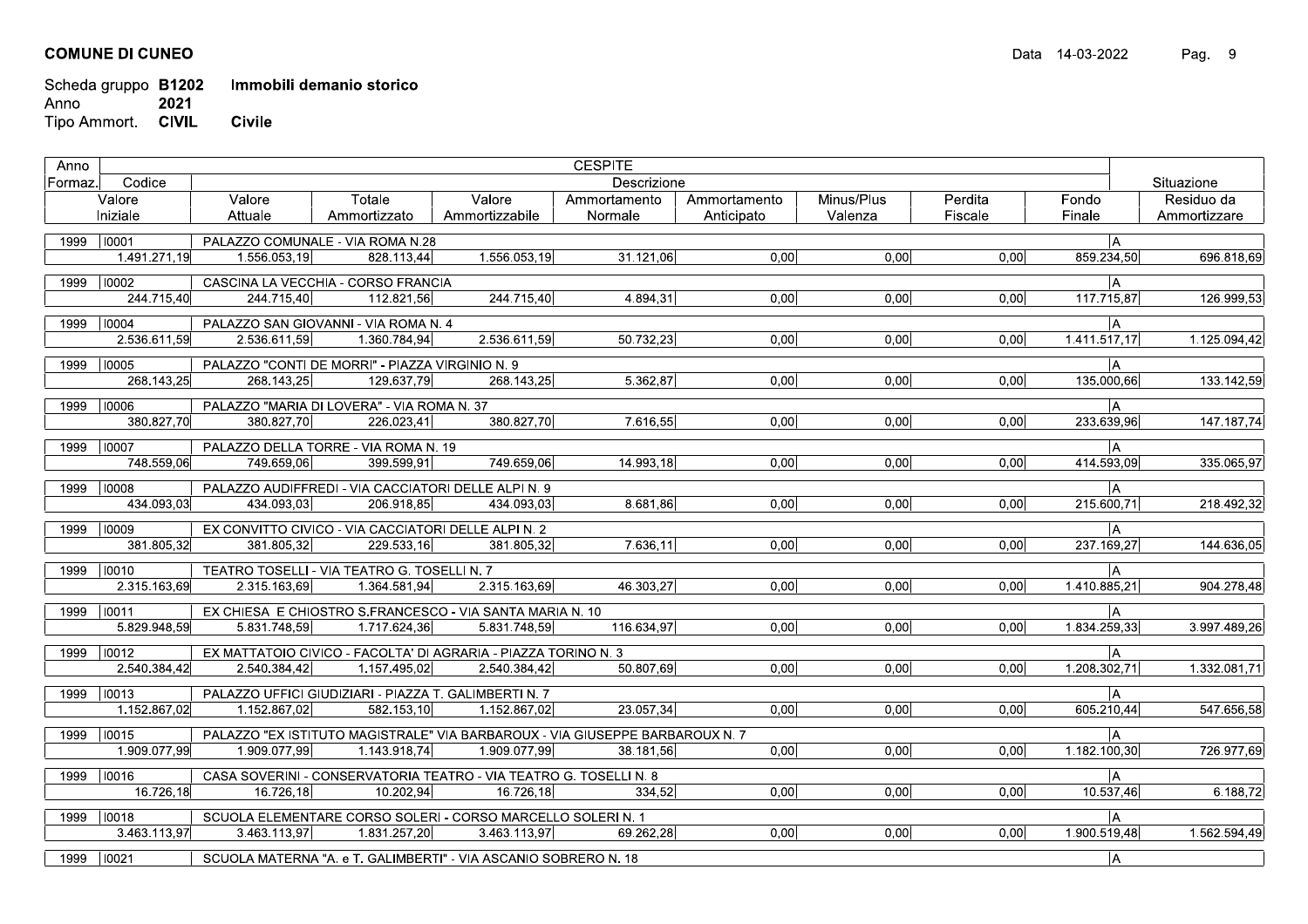|      | <b>COMUNE DI CUNEO</b> |                              |                                                                                     |              |           |      |      |      | Data 14-03-2022  | Pag. 10      |
|------|------------------------|------------------------------|-------------------------------------------------------------------------------------|--------------|-----------|------|------|------|------------------|--------------|
|      | 406.800.00             | 406.800,00                   | 192.627,58                                                                          | 406.800,00   | 8.136,00  | 0,00 | 0.00 | 0,00 | 200.763.58       | 206.036,42   |
|      | 1999   10027           |                              | MERCATO COPERTO - PIAZZA SEMINARIO                                                  |              |           |      |      |      | ۱A               |              |
|      | 799.559,48             | 799.559,48                   | 255.113.24                                                                          | 799.559.48   | 15.991,19 | 0,00 | 0,00 | 0,00 | 271.104,43       | 528.455,05   |
| 1999 | 10028                  | ALBERGO DIURNO - VIA FOSSANO |                                                                                     |              |           |      |      |      | l A              |              |
|      | 133.865,63             | 133.865,63                   | 81.658.01                                                                           | 133.865,63   | 2.677,31  | 0,00 | 0,00 | 0,00 | 84.335,32        | 49.530,31    |
|      | 1999 10029             |                              | MERCATO - PIAZZA VINCENZO VIRGINIO                                                  |              |           |      |      |      | A                |              |
|      | 371.815,31             | 371.815,31                   | 128.084,95                                                                          | 371.815.31   | 7.436,31  | 0,00 | 0,00 | 0,00 | 135.521,26       | 236.294,05   |
| 1999 | $ 10043\rangle$        |                              | SCUOLA ELEMENTARE CONFRERIA - VIA VALLE MAIRA N. 138                                |              |           |      |      |      | A                |              |
|      | 273.762,86             | 273.762,86                   | 148.905,07                                                                          | 273.762,86   | 5.475,26  | 0,00 | 0,00 | 0,00 | 154.380,33       | 119.382,53   |
|      | 1999   10044           |                              | EX SCUOLA ELEMENTARE PASSATORE - VIA DELLA BATTAGLIA N. 241                         |              |           |      |      |      | A                |              |
|      | 185.648,12             | 185.648.12                   | 95.265,13                                                                           | 185.648.12   | 3.712,96  | 0,00 | 0,00 | 0,00 | 98.978,09        | 86.670,03    |
|      | 1999   10067           |                              | PALAZZO DEI LICEI - CORSO GIOVANNI GIOLITTI NN. 9/11/13                             |              |           |      |      |      | A                |              |
|      | 1.530.604,79           | 1.530.604,79                 | 931.785,72                                                                          | 1.530.604.79 | 30.612,10 | 0,00 | 0,00 | 0,00 | 962.397,82       | 568.206,97   |
| 1999 | $ 10072\rangle$        |                              | CHIESA DELL'ANNUNZIATA - VIA AMEDEO ROSSI, 14                                       |              |           |      |      |      | IΤ               |              |
|      | 0.01                   | 0.01                         | 0.01                                                                                | 0.01         | 0,00      | 0,00 | 0,00 | 0,00 | 0,01             | 0,00         |
| 1999 | 10079                  |                              | EX CASOTTO DAZIARIO DI PORTA NIZZA - CORSO FRANCIA N. 26                            |              |           |      |      |      | A                |              |
|      | 68.513,09              | 68.513.09                    | 41.792,96                                                                           | 68.513.09    | 1.370.26  | 0.00 | 0,00 | 0,00 | 43.163,22        | 25.349,87    |
| 1999 | 10091                  |                              | CAMPANILE EX CHIESA SAN ROCCO CASTAGNARETTA - PIAZZALE DELLA REPUBBLICA             |              |           |      |      |      | A                |              |
|      | 6.423.75               | 6.423,75                     | 2.325.48                                                                            | 6.423,75     | 128.48    | 0,00 | 0,00 | 0,00 | 2.453,96         | 3.969,79     |
| 1999 | 0092                   |                              | BOCCIOFILA "LA NOVELLA" - VIALE DEGLI ANGELI N. 33                                  |              |           |      |      |      | lА               |              |
|      | 600.180,82             | 600.180,82                   | 366.012,64                                                                          | 600.180,82   | 12.003,62 | 0,00 | 0,00 | 0,00 | 378.016,26       | 222.164,56   |
| 1999 | 10094                  |                              | PESO PUBBLICO - FRAZIONE PASSATORE                                                  |              |           |      |      |      |                  |              |
|      | 0.01                   | 0,01                         | 0.01                                                                                | 0.01         | 0,00      | 0.00 | 0.00 | 0,00 | 0,01             | 0,00         |
| 1999 | 10100                  |                              | CAPPELLA TETTO DEL MEDICO - FRAZIONE RONCHI                                         |              |           |      |      |      |                  |              |
|      | 0.01                   | 0.01                         | 0.01                                                                                | 0.01         | 0.00      | 0.00 | 0,00 | 0,00 | 0,01             | 0,00         |
|      | 1999 10103             |                              | CONVENTO E COMPLESSO MATER AMABILIS ANGELI - CENTRO "MISTRAL" -- VIALE ANGELI N. 26 |              |           |      |      |      | A                |              |
|      | 1.745.144,78           | 1.785.223,98                 | 751.440,16                                                                          | 1.785.223,98 | 35.704,48 | 0,00 | 0,00 | 0,00 | 787.144,64       | 998.079,34   |
|      |                        |                              |                                                                                     |              |           |      |      |      |                  |              |
| 1999 | 10108<br>79.987,24     | 79.987,24                    | GIARDINI DINO FRESIA - LUNGOGESSO GIOVANNI XXIII<br>38.685,79                       | 79.987.24    | 1.599,74  | 0,00 | 0,00 | 0,00 | l A<br>40.285,53 | 39.701.71    |
|      |                        |                              |                                                                                     |              |           |      |      |      |                  |              |
|      | 1999 10110<br>0.01     | 0.01                         | EX CASOTTO DAZIARIO P.TA MONDOVI' - VIA BASSE GESSO<br>0.01                         | 0.01         | 0,00      | 0,00 | 0,00 | 0,00 | 0,01             | 0,00         |
|      |                        |                              |                                                                                     |              |           |      |      |      |                  |              |
| 1999 | 10111                  |                              | AZIENDA GAS E ACQUEDOTTO - PIAZZA TORINO N. 7                                       |              |           |      |      |      | A                |              |
|      | 180.307,50             | 180.307,50                   | 109.987,56                                                                          | 180.307,50   | 3.606, 15 | 0,00 | 0.00 | 0,00 | 113.593,71       | 66.713,79    |
| 1999 | 10112                  |                              | EX LAVATOIO PUBBLICO - LUNGOGESSO GIOVANNI XXIII                                    |              |           |      |      |      | $\mathsf T$      |              |
|      | 0,01                   | 0,01                         | 0,01                                                                                | 0,01         | 0,00      | 0,00 | 0,00 | 0,00 | 0,01             | 0,00         |
|      | 1999   10114           |                              | PALAZZO S. CROCE "EX OSPEDALE" - VIA SANTA CROCE N. 6                               |              |           |      |      |      | A                |              |
|      | 3.462.351,40           | 3.462.351,40                 | 581.985,98                                                                          | 3.462.351,40 | 69.247,03 | 0,00 | 0,00 | 0,00 | 651.233,01       | 2.811.118,39 |
| 1999 | 10116                  |                              | CHIESA "MADONNA DEGLI ANGELI" - PIAZZALE SANTUARIO DEGLI ANGELI. 1                  |              |           |      |      |      | A                |              |
|      | 1.395.249.62           | 1.395.249,62                 | 499.362,37                                                                          | 1.395.249,62 | 27.904,99 | 0,00 | 0,00 | 0,00 | 527.267,36       | 867.982,26   |